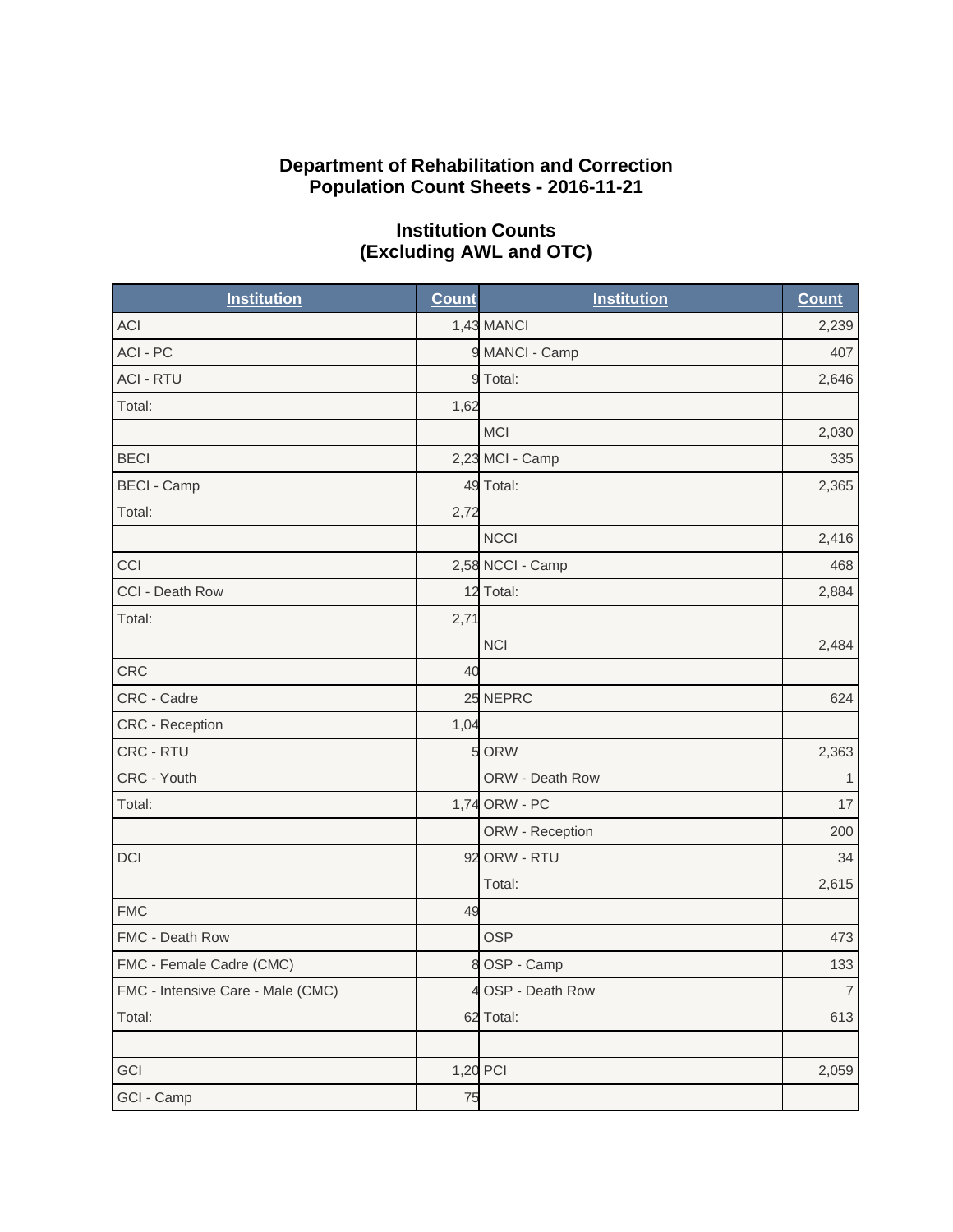| <b>GCI - RTU</b>         |      | 3 RCI                    | 2,134  |
|--------------------------|------|--------------------------|--------|
| Total:                   | 1,99 |                          |        |
|                          |      | <b>RICI</b>              | 2,598  |
| <b>LAECI</b>             | 1,77 |                          |        |
|                          |      | SCI                      | 2,014  |
| LECI                     | 2,10 |                          |        |
| LECI - Camp              |      | 19 SOCF                  | 1,196  |
| Total:                   |      | 2,30 SOCF - RTU          | 57     |
|                          |      | Total:                   | 1,253  |
| LOCI                     | 2,28 |                          |        |
|                          |      | <b>TCI</b>               | 1,089  |
| LORCI                    |      | 24 TCI - Camp            | 442    |
| <b>LORCI - Cadre</b>     |      | 14 Total:                | 1,531  |
| <b>LORCI - Reception</b> | 1,19 |                          |        |
| Total:                   |      | 1,57 TOCI                | 1,088  |
|                          |      | <b>TOCI - PC</b>         | 97     |
| <b>MACI</b>              |      | 1,03 Total:              | 1,185  |
| MACI - Minimum           | 1,29 |                          |        |
| Total:                   |      | 2,32 WCI                 | 1,143  |
|                          |      | <b>WCI - RTU</b>         | 87     |
|                          |      | Total:                   | 1,230  |
|                          |      |                          |        |
|                          |      | <b>Total Population:</b> | 50,847 |

\* The Total Population includes 30 Offenders with Reason Codes 30 & 31. \*\* The Total Population includes 39 Offenders with Reason Code 0A.

## **Male Population by Security Level (Include AWL and Exclude OTC)**

| <b>Security Level</b>  | <b>Body</b> | <b>AWL</b>     | $(-OTC)$ | <b>Total</b> |
|------------------------|-------------|----------------|----------|--------------|
| Total Level 5          | 100         | $\overline{2}$ |          | 100          |
| <b>Total Level 4</b>   | 1,957       | 28             | 21       | 1,964        |
| Total Level 3          | 12,102      | 167            | 129      | 12,140       |
| Total Level 2          | 16,415      | 249            | 159      | 16,505       |
| Total Level 1          | 15,797      | 177            | 88       | 15,886       |
| <b>Total Death Row</b> | 137         | $\overline{2}$ |          | 138          |
| <b>Total Male</b>      | 46,508      | 625            | 400      | 46,733       |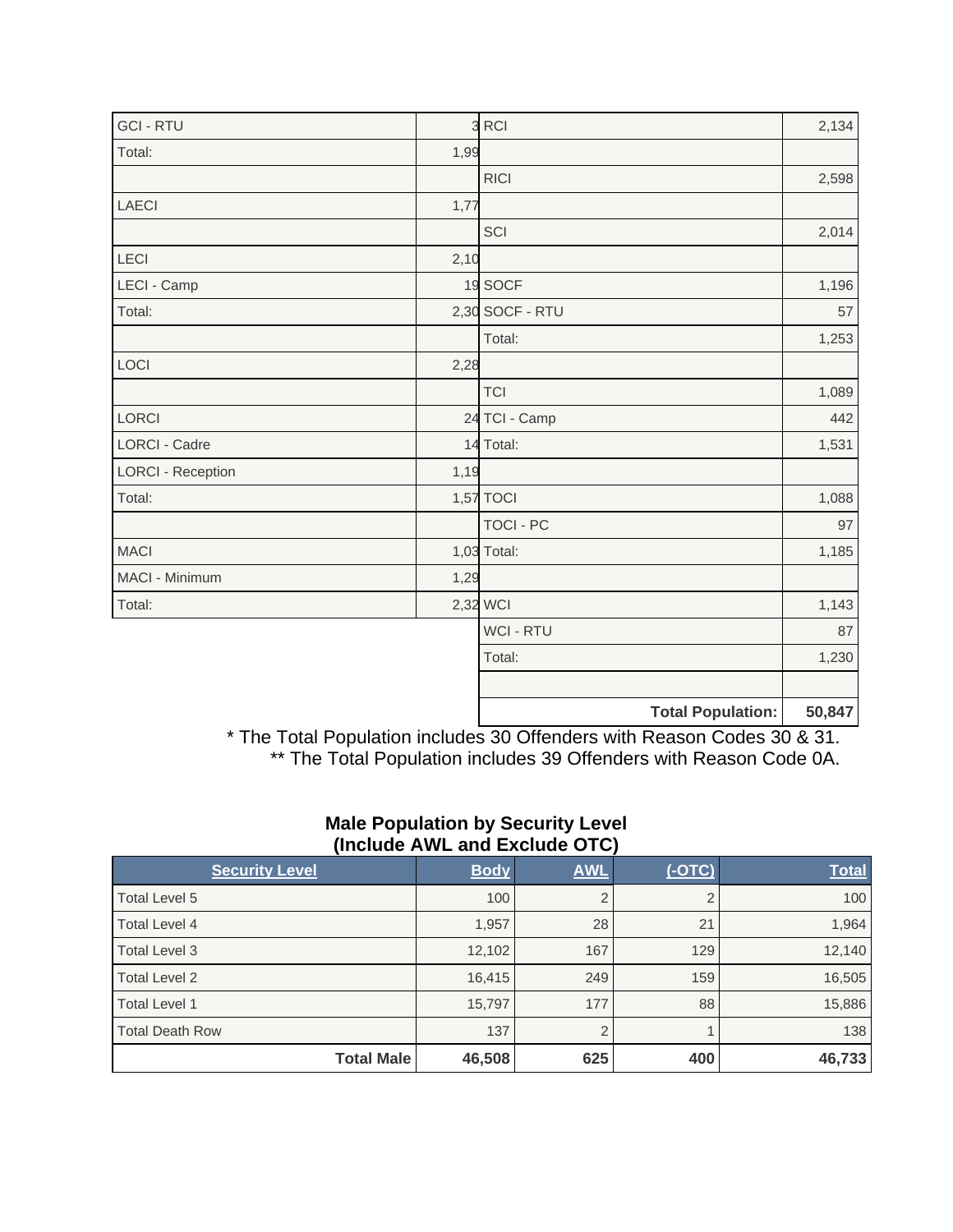## **Female Population by Institution (Include AWL and Exclude OTC)**

| <b>Institution</b>       | <b>Body</b> | <b>AWL</b>     | $($ -OTC $)$   | <b>Total</b> |
|--------------------------|-------------|----------------|----------------|--------------|
| <b>DCI</b>               | 924         | 12             | 10             | 926          |
| <b>FMC</b>               | 20          | $\overline{2}$ | $\Omega$       | 22           |
| FMC - Female Cadre (CMC) | 81          | $\overline{2}$ | $\overline{2}$ | 81           |
| <b>NEPRC</b>             | 624         | 20             | ⇁              | 637          |
| <b>ORW</b>               | 2,361       | 48             | 26             | 2,383        |
| <b>ORW - Death Row</b>   | 1           | $\overline{0}$ | $\Omega$       |              |
| ORW - PC                 | 17          | $\mathbf 0$    | $\Omega$       | 17           |
| ORW - Reception          | 200         | $\overline{0}$ | $\Omega$       | 200          |
| ORW - RTU                | 34          | $\overline{0}$ |                | 34           |
| <b>Total Female</b>      | 4,262       | 84             | 45             | 4,301        |
| <b>Total Population:</b> | 50,770      | 709            | 445            | 51,034       |

# **Male Population by Institution: Security Level 5 (Include AWL and Exclude OTC)**

| <b>Institution</b>   | <b>Body</b> | <b>AWL</b> | $(-OTC)$ | <b>Total</b> |
|----------------------|-------------|------------|----------|--------------|
| <b>OSP</b>           | 97          |            |          | 97           |
| <b>SOCF</b>          |             |            |          |              |
| SOCF - RTU           |             |            |          |              |
| <b>Total Level 5</b> | 100         |            |          | 100          |

# **Male Population by Institution: Security Level 4 (Include AWL and Exclude OTC)**

| <b>Institution</b>       | <b>Body</b>    | <b>AWL</b>     | $($ -OTC $)$ | <b>Total</b> |
|--------------------------|----------------|----------------|--------------|--------------|
| ACI                      | $\overline{2}$ | $\overline{0}$ |              | 2            |
| CCI                      |                | $\Omega$       |              |              |
| CRC                      | 13             | $\Omega$       |              | 13           |
| CRC - Reception          | 6              | $\overline{0}$ |              | 6            |
| GCI                      | $\Omega$       |                |              |              |
| LECI                     | 11             | $\Omega$       |              | 11           |
| <b>LORCI</b>             | 5              | $\overline{2}$ |              | 5            |
| <b>LORCI - Reception</b> | $\overline{2}$ | $\Omega$       |              | 2            |
| <b>MACI</b>              | 13             | $\overline{0}$ |              | 13           |
| <b>MANCI</b>             | 34             |                |              | 34           |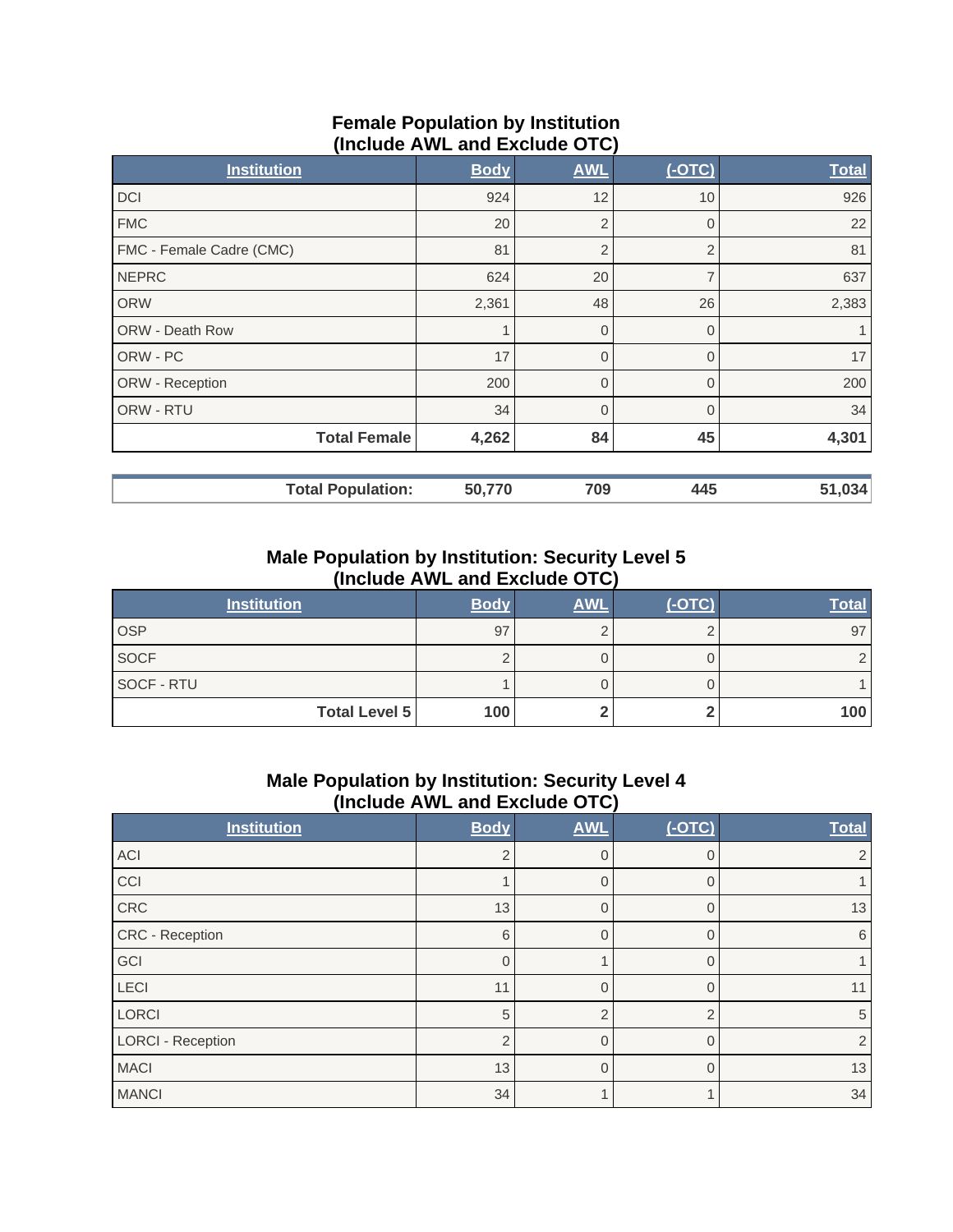| NCCI                 |                | $\mathbf 0$    | $\Omega$       |                |
|----------------------|----------------|----------------|----------------|----------------|
| <b>NCI</b>           | 3              | $\overline{0}$ | $\overline{0}$ | 3              |
| OSP                  | 372            | $\sqrt{3}$     | $\sqrt{3}$     | 372            |
| <b>RCI</b>           | 20             | $\overline{0}$ | $\mathbf 0$    | 20             |
| <b>RICI</b>          |                | $\overline{0}$ | $\mathbf 0$    |                |
| SCI                  | $\overline{2}$ | $\mathbf 0$    | $\Omega$       | $\overline{2}$ |
| <b>SOCF</b>          | 1,190          | 14             | 12             | 1,192          |
| SOCF - RTU           | 51             | $\mathbf 0$    | $\overline{0}$ | 51             |
| TCI                  |                | $\mathbf 0$    | $\overline{0}$ |                |
| <b>TOCI</b>          | 203            | $\overline{7}$ | 3              | 207            |
| TOCI - PC            | 14             | $\mathbf 0$    | $\mathbf 0$    | 14             |
| <b>WCI</b>           | 12             | $\mathbf 0$    | $\Omega$       | 12             |
| <b>Total Level 4</b> | 1,957          | 28             | 21             | 1,964          |

#### **Male Population by Institution: Security Level 3 (Include AWL and Exclude OTC)**

| <b>Institution</b>                | <b>Body</b>    | <b>AWL</b>       | $($ -OTC $)$   | <b>Total</b>   |
|-----------------------------------|----------------|------------------|----------------|----------------|
| <b>ACI</b>                        | 26             | $\boldsymbol{0}$ | $\mathbf 0$    | 26             |
| <b>BECI</b>                       | 9              | $\boldsymbol{0}$ | $\overline{0}$ | 9              |
| CCI                               | 5              | $\boldsymbol{0}$ | $\overline{0}$ | $\sqrt{5}$     |
| CRC                               | 90             | $6\,$            | 5              | 91             |
| CRC - Cadre                       | 168            | $\mathbf 0$      | $\mathbf 0$    | 168            |
| <b>CRC - Reception</b>            | 730            | 20               | 14             | 736            |
| CRC - RTU                         | 54             | $\boldsymbol{0}$ | $\overline{0}$ | 54             |
| CRC - Youth                       | 1              | $\boldsymbol{0}$ | $\mathbf 0$    | 1              |
| <b>FMC</b>                        | 6              | $\boldsymbol{0}$ | $\mathbf 0$    | $\,6\,$        |
| FMC - Intensive Care - Male (CMC) | $\overline{2}$ | $\mathbf 0$      | 0              | $\sqrt{2}$     |
| LECI                              | 1,987          | $\mathsf 9$      | 8              | 1,988          |
| LOCI                              | $\overline{2}$ | $\mathbf 0$      | $\overline{0}$ | $\overline{2}$ |
| <b>LORCI</b>                      | 84             | 41               | 33             | 92             |
| <b>LORCI - Cadre</b>              | 99             | $\boldsymbol{0}$ | $\mathbf 0$    | 99             |
| <b>LORCI - Reception</b>          | 827            | 4                | 3              | 828            |
| <b>MACI</b>                       | 962            | $\overline{7}$   | 5              | 964            |
| <b>MANCI</b>                      | 2,134          | 28               | 25             | 2,137          |
| <b>MCI</b>                        | $\overline{7}$ | $\mathbf 0$      | $\mathbf{0}$   | $\overline{7}$ |
| <b>NCCI</b>                       | 11             | $\mathbf{1}$     | 1              | 11             |
| <b>NCI</b>                        | 12             | $\mathbf 0$      | $\mathbf 0$    | 12             |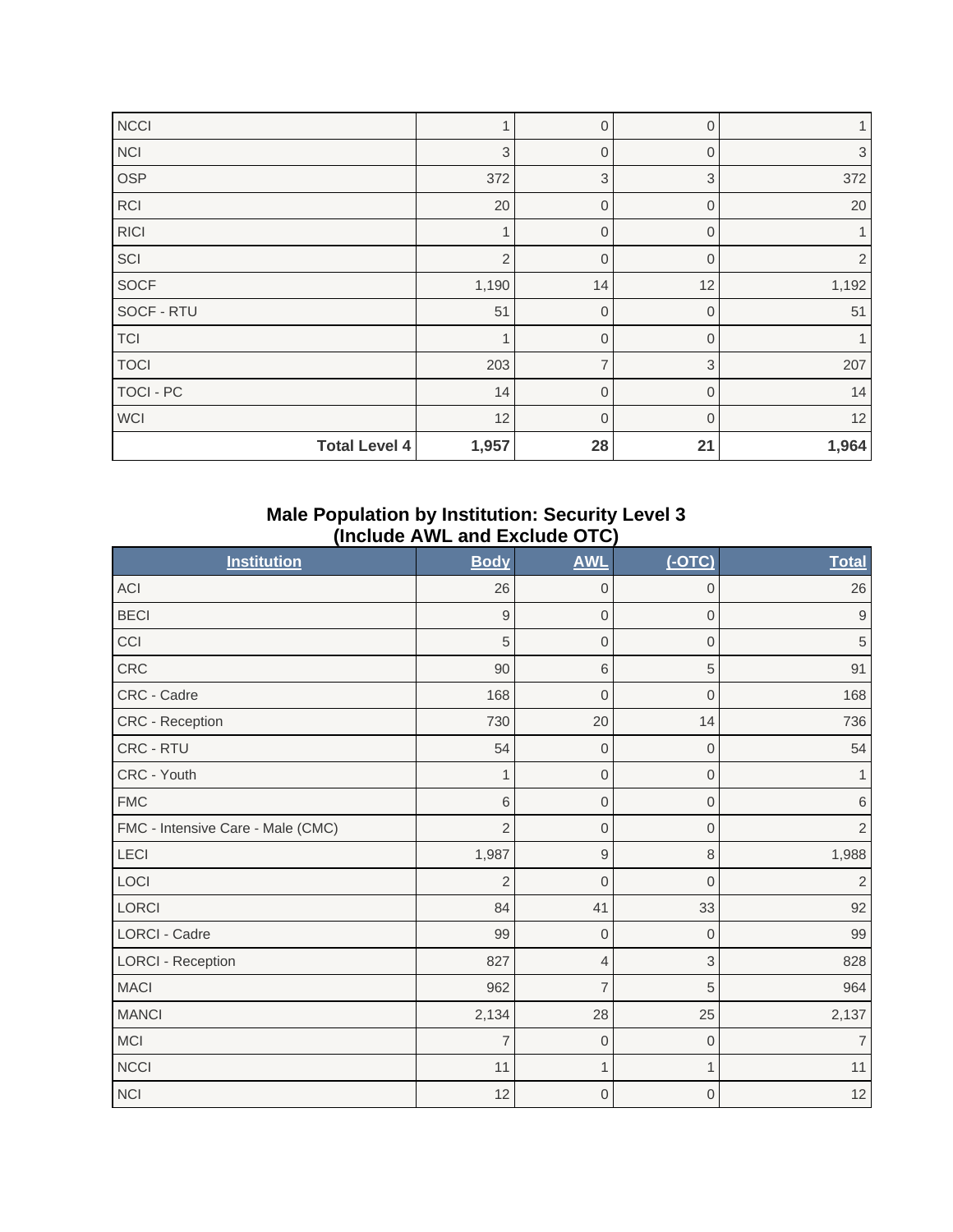| <b>OSP</b>           | 1              | $\mathbf 0$    | $\mathbf 0$    | 1              |
|----------------------|----------------|----------------|----------------|----------------|
| PCI                  | 35             | $\mathbf{1}$   | $\mathbf{0}$   | 36             |
| <b>RCI</b>           | 1,859          | 21             | 14             | 1,866          |
| <b>RICI</b>          | $\overline{2}$ | $\overline{0}$ | $\overline{0}$ | 2              |
| SCI                  | $\overline{4}$ | $\mathbf{1}$   |                | $\overline{4}$ |
| <b>SOCF</b>          | 3              | $\mathbf 0$    | $\Omega$       | 3              |
| SOCF - RTU           | 5              | $\overline{0}$ | $\Omega$       | $\overline{5}$ |
| TCI                  | 1,010          | 10             | $\,8\,$        | 1,012          |
| TCI - Camp           | $\overline{2}$ | $\mathbf{0}$   | $\overline{0}$ | $\overline{2}$ |
| <b>TOCI</b>          | 732            | $\overline{7}$ | 6              | 733            |
| TOCI - PC            | 83             | $\mathbf 0$    | $\overline{0}$ | 83             |
| <b>WCI</b>           | 1,068          | 11             | $6\,$          | 1,073          |
| WCI - RTU            | 82             | $\overline{0}$ | $\Omega$       | 82             |
| <b>Total Level 3</b> | 12,102         | 167            | 129            | 12,140         |

#### **Male Population by Institution: Security Level 2 (Include AWL and Exclude OTC)**

| <b>Institution</b>                | <b>Body</b>    | <b>AWL</b>  | $(-OTC)$            | <b>Total</b>   |
|-----------------------------------|----------------|-------------|---------------------|----------------|
| ACI                               | 731            | 4           | 3                   | 732            |
| ACI - PC                          | 92             | $\mathbf 0$ | $\boldsymbol{0}$    | 92             |
| <b>ACI - RTU</b>                  | 65             | $\mathbf 0$ | $\mathbf 0$         | 65             |
| <b>BECI</b>                       | 1,430          | 24          | 11                  | 1,443          |
| CCI                               | 1,834          | 15          | $\overline{7}$      | 1,842          |
| CRC                               | 129            | 5           | 4                   | 130            |
| CRC - Cadre                       | 82             | $\mathbf 0$ | $\overline{0}$      | 82             |
| <b>CRC - Reception</b>            | 191            | 4           | 4                   | 191            |
| <b>FMC</b>                        | 6              | $\mathbf 0$ | $\overline{0}$      | 6              |
| FMC - Intensive Care - Male (CMC) | 19             | 0           | $\mathsf{O}\xspace$ | $19$           |
| GCI                               | 641            | 9           | 5                   | 645            |
| GCI - Camp                        | $\overline{2}$ | $\mathbf 0$ | $\overline{0}$      | $\overline{2}$ |
| <b>GCI - RTU</b>                  | 20             | $\mathbf 0$ | $\mathbf 0$         | 20             |
| LAECI                             | 1,130          | 17          | 14                  | 1,133          |
| LECI                              | 101            | $\mathbf 0$ | $\overline{0}$      | 101            |
| LOCI                              | 1,290          | 15          | 13                  | 1,292          |
| <b>LORCI</b>                      | 123            | 30          | 28                  | 125            |
| LORCI - Cadre                     | 42             | $\mathbf 0$ | $\mathbf 0$         | 42             |
| <b>LORCI - Reception</b>          | 256            | $\sqrt{2}$  | 1                   | 257            |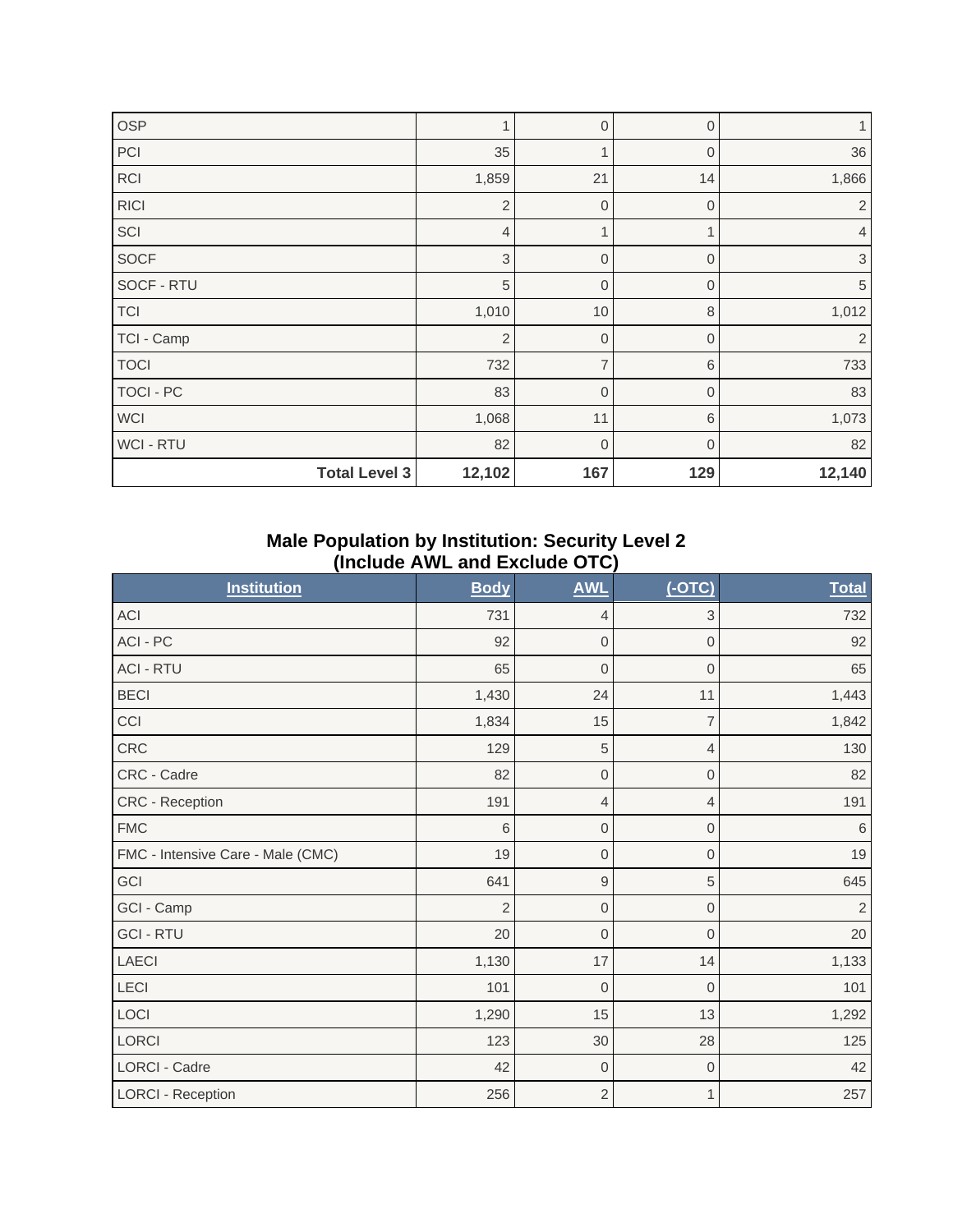| <b>MACI</b>          | 55             | 3              | 1              | 57     |
|----------------------|----------------|----------------|----------------|--------|
| <b>MANCI</b>         | 48             | $\mathbf{1}$   | $\mathbf 1$    | 48     |
| <b>MCI</b>           | 1,519          | 26             | 12             | 1,533  |
| MCI - Camp           | 1              | $\mathbf 0$    | $\mathbf 0$    |        |
| NCCI                 | 1,440          | 19             | 13             | 1,446  |
| NCCI - Camp          | 16             | $\mathbf{0}$   | $\mathbf 0$    | 16     |
| <b>NCI</b>           | 1,688          | 16             | 10             | 1,694  |
| PCI                  | 688            | 15             | $\overline{4}$ | 699    |
| <b>RCI</b>           | 255            | $\overline{2}$ | $\overline{0}$ | 257    |
| <b>RICI</b>          | 1,558          | 34             | 21             | 1,571  |
| SCI                  | 848            | 8              | $\overline{7}$ | 849    |
| <b>TCI</b>           | 30             | 0              | $\mathbf{0}$   | $30\,$ |
| <b>TOCI</b>          | 19             | $\mathbf 0$    | $\mathbf 0$    | 19     |
| <b>WCI</b>           | 62             | $\mathbf 0$    | $\mathbf 0$    | 62     |
| <b>WCI-RTU</b>       | $\overline{4}$ | $\mathbf 0$    | $\Omega$       | 4      |
| <b>Total Level 2</b> | 16,415         | 249            | 159            | 16,505 |

## **Male Population by Institution: Security Level 1 (Include AWL and Exclude OTC)**

| <b>Institution</b>                | <b>Body</b>    | <b>AWL</b>     | $(-OTC)$       | <b>Total</b> |
|-----------------------------------|----------------|----------------|----------------|--------------|
| <b>ACI</b>                        | 677            | $\overline{2}$ | $\mathbf{0}$   | 679          |
| ACI - PC                          | 1              | $\mathbf 0$    | $\mathbf{0}$   |              |
| <b>ACI - RTU</b>                  | 32             | $\mathbf 0$    | $\Omega$       | 32           |
| <b>BECI</b>                       | 799            | $\overline{7}$ | $\overline{2}$ | 804          |
| <b>BECI - Camp</b>                | 490            | $\mathbf 0$    | $\overline{0}$ | 490          |
| CCI                               | 745            | 10             | 6              | 749          |
| <b>CRC</b>                        | 106            | 1              |                | 106          |
| <b>CRC - Reception</b>            | 107            | 4              | $\overline{2}$ | 109          |
| <b>FMC</b>                        | 465            | $\overline{2}$ | $\overline{2}$ | 465          |
| FMC - Intensive Care - Male (CMC) | 20             | $\mathbf 0$    | $\mathbf{0}$   | 20           |
| GCI                               | 567            | 16             | $\,8\,$        | 575          |
| GCI - Camp                        | 750            | 3              |                | 752          |
| <b>GCI - RTU</b>                  | 10             | $\overline{0}$ | $\overline{0}$ | 10           |
| <b>LAECI</b>                      | 640            | 6              | 3              | 643          |
| LECI                              | $\overline{7}$ | 1              | $\mathbf{0}$   | 8            |
| LECI - Camp                       | 195            | $\mathbf 0$    | $\mathbf{0}$   | 195          |
| LOCI                              | 993            | 5              | $\mathbf{1}$   | 997          |